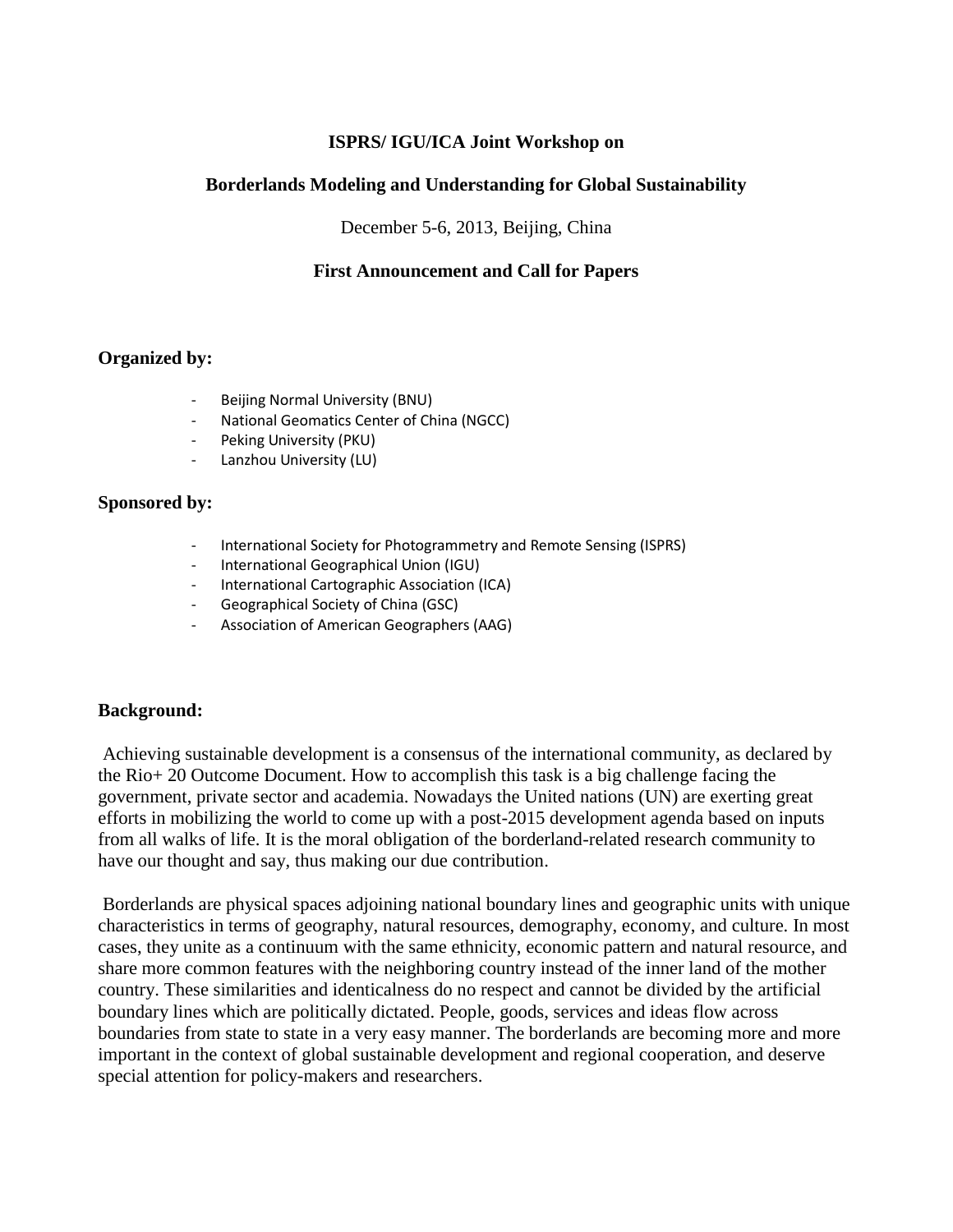A better understanding of borderlands can be advanced through an integrated multi-disciplinary researches and the utilization of new technologies. During the past few years, we have witnessed recent scientific achievements and technological development in earth observation, global geographic information, geopolitics, geographic modeling, international relations and many other related subjects. This makes it possible to conduct a more comprehensive research of the borderlands areas in our planet through multi-disciplinary collaboration. New concepts and theories, methods and algorithms, as well as the advanced geo-computing tools/ platform can be developed to support the planning, monitoring, and management of borderlands. Scientific innovation and excellency in this domain will not only contribute to the socio-economic development and human well-being in border areas, but will also benefit the global understanding and sustainability.

This workshop aims to promote scientific research and academic exchange on digital modeling, advanced analysis and comprehensive understanding of borderlands. It will provide a forum for leading scientists and young researchers to present their latest research results, exchange new ideas and discuss the possible collaboration in this field.

#### **Topics:**

- Scientific challenges in borderlands studies
- Conceptual and theoretical achievements in borderlands studies
- Modeling and representation of digital borderlands
- Reliable information of borderlands
- Geo-computing infrastructure for borderland studies
- Analytical and quantitative methods for borderlands
- Understanding the relation of land cover and culture in border areas
- Understanding cross-border economies and communication
- Understanding non-traditional security in border areas
- **Others**

#### **Scientific Committee:**

Prof. Dahe Qin (Chair, IGU Vice President, Academician of Chinese Academy of Sciences, China)

Prof. Jun Chen (Co-Chair, ISPRS President, NGCC/BNU, China)

Prof. Yanhua Liu (Co-Chair, GSC President, China)

Dr. Douglas Richardson (Co-Chair, AAG Executive Director, USA)

Prof. William Cartwright (Co-Chair, ICA Past President, RMIT University, Australia)

Prof. Yifang Ban (ISPRS WG IV/II/VIII Chair, KTH, Sweden)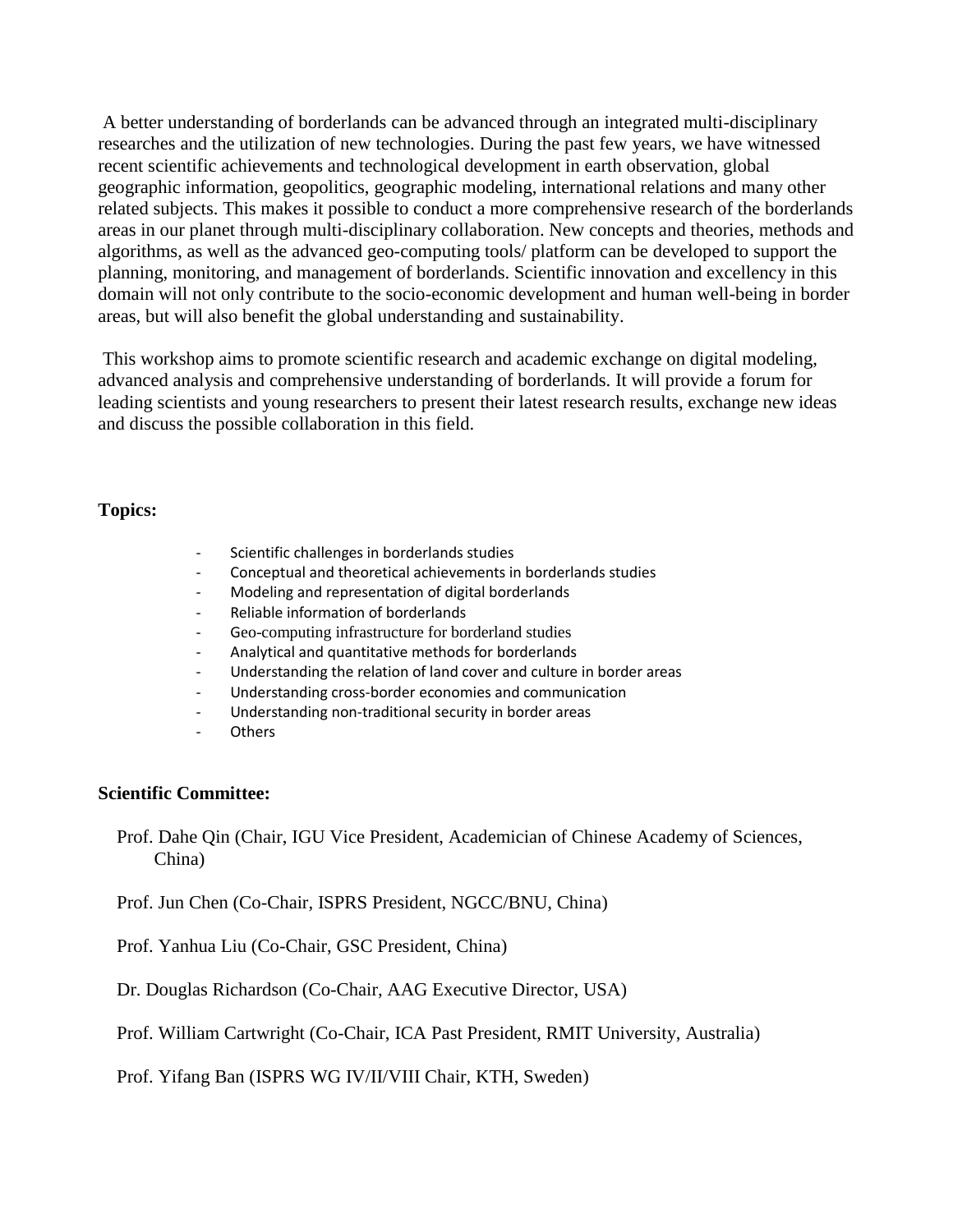Prof. Giuliano Bellezza (IGU Vice President, Universities of Roma La Sapienza and Viterbo-Tuscia, Italy)

Prof. Debin Du (East China Normal University, China)

Dr. Jie Jiang (ISPRS Com II President (NGCC, China)

Dr. Peter Jordan (ICA Com. Chair on Atlases, Austrian Academy of Sciences, Austria)

Dr. Shuying Leng (National Natural Science Foundation of China, China)

Prof. Songnian Li (ISPRS Com IV President, Rayson University, Canada)

Prof. Weidong Liu (Chinese Academy of Sciences, China)

Prof. Yaolin Liu (ICA Vice President, Wuhan University, China)

Prof. Dadao Lu (Academician of Chinese Academy of Sciences, China)

Mr. Sukendra Martha (ICA Vice President, Board of Geospatial Information, Indonesia)

Prof. Alexander Murphy (AAG Past President, University of Oregon, USA)

Prof. Matin Pratt (Durham University, UK)

Prof. Mark Rosenberg (Queen's University, Canada)

Dr. Changqing Song (National Natural Science Foundation of China, China)

Prof. Shu Tao (Peking University, China)

Prof. Vladimir Tikunov (ICA Com. Chair on GI for Sustainability, M. V. Lomonosov Moscow State University, Russia)

Prof. Jiayao Wang (Information Engineering University, China)

Prof. Wuyi Wang (Chinese Academy of Sciences, China)

Prof. Anthony Yeh (Academician of Chinese Academy of Sciences, Hongkong University, China)

Prof. Shangyi Zhou (Beijing Normal University, China)

Dr. Derek Clarke (ICA Vice President, Surveys and Mapping, South Africa)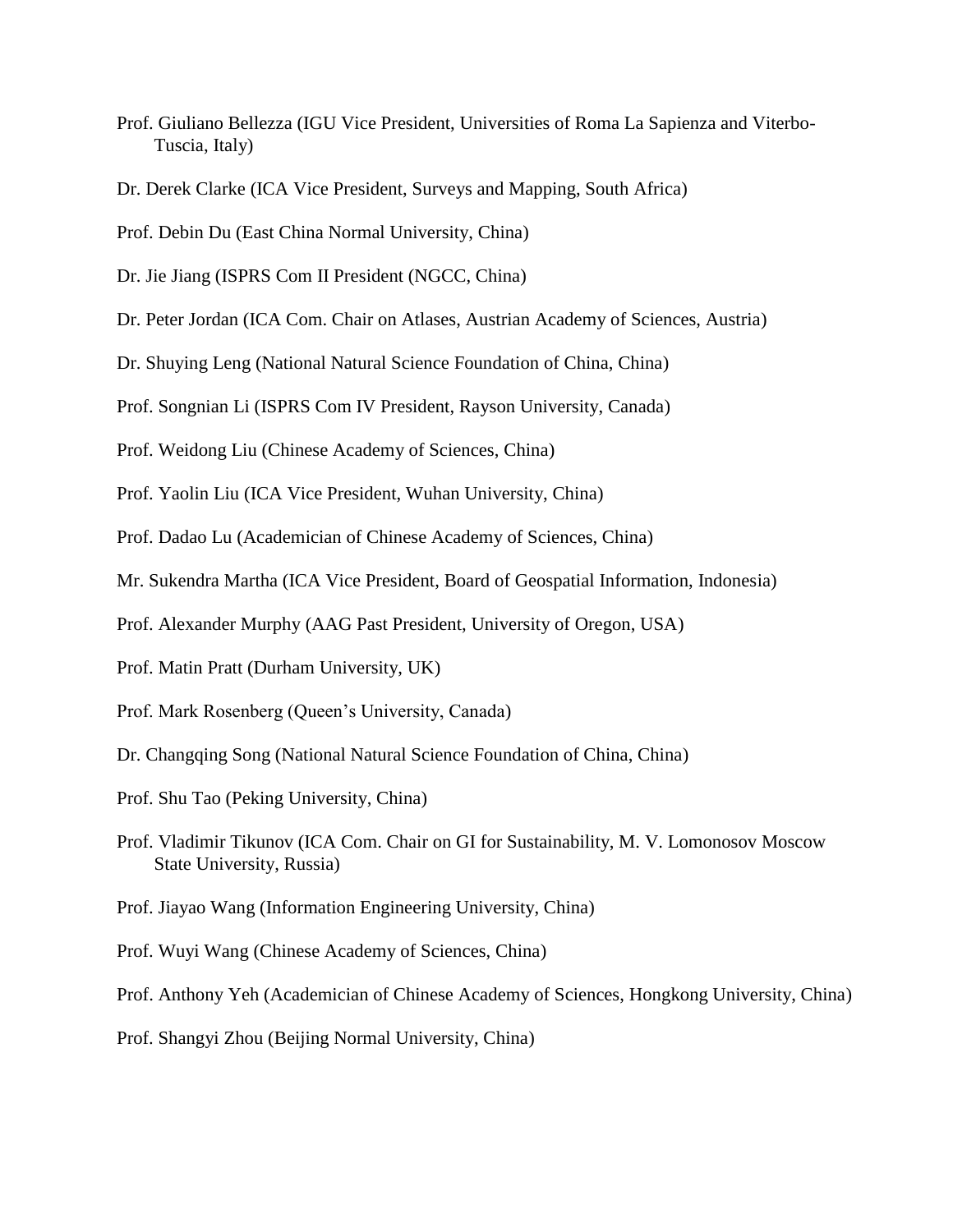# **Organizing Committee:**

Prof. Yuejing Ge (Chair, Beijing Normal University, China)

Prof. Hui Deng (Peking University, China)

Prof. Yixin Hua (Information Engineering University, China)

Dr. Horst Kremers (ICA Com. Co-chair on GI for Sustainability, Co-Chair (Germany)

Prof. Qingwen Qi (ICA Com. Co-chair on Atlases, CAS, China)

Dr. Bo Qu (China Foreign Affairs University, China)

Dr. René Sieber, ICA Commission on Atlases, Co-Chair (Switzerland)

Mr. Faliang Wang (NGCC, China)

Prof. Shengtian Yang (Beijing Normal University, China)

Prof. Tingjun Zhang (Lanzhou University, China)

Dr. Zhuodong Zhang (Beijing Normal University, China)

**Secretary:** Dr. Yang Cheng (Beijing Normal University, China)

### **Abstract and paper submission:**

- Abstract with approx. 500 words in English should be submitted before **August 10, 2013**. The submission system will be available on the workshop webpage: <http://geo.english.bnu.edu.cn/newsphotos/53301.html>

Notification of acceptance will be sent out by **September 10, 2013** with instructions for the submission of draft papers by **October 10, 2013** for circulation at the workshop.

### **Registration fees:**

All participants, except non-attending co-authors, must pay the registration fees of **\$200 (or 1200 RMB)** at the workshop. The fees will be used for renting venue, printing workshop documents, providing food services, inviting keynote speakers, and preparing conference proceedings.